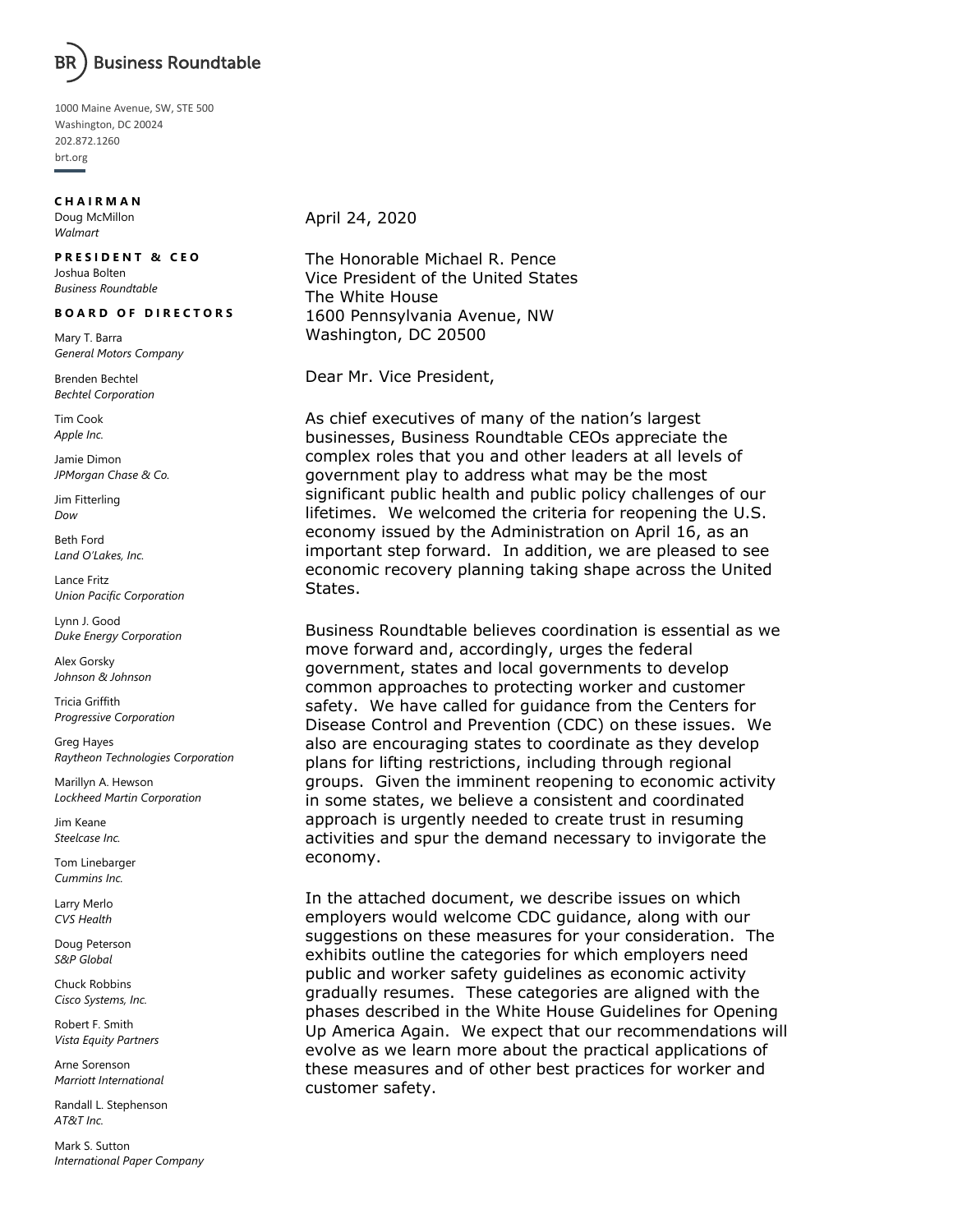April 24, 2020 Page 2

We look forward to working with you and with policymakers at the federal, state and local levels to ensure a safe and rapid recovery from this crisis.

Sincerely,

one technillo

Doug McMillon President and CEO, Walmart Chairman, Business Roundtable

C: Lawrence A. Kudlow Jared C. Kushner Christopher P. Liddell Mark R. Meadows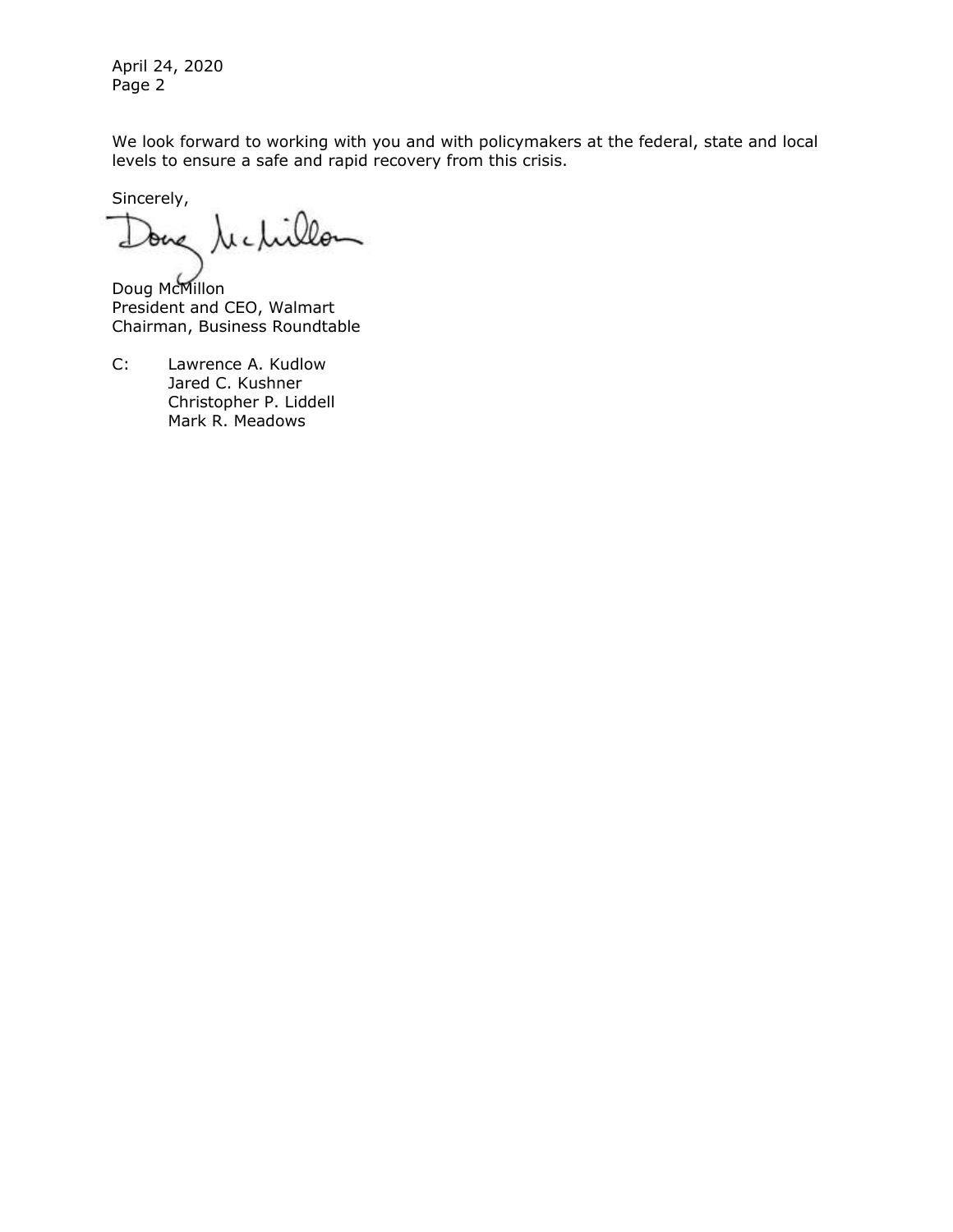

1000 Maine Avenue, SW, STE 500 Washington, DC 20024 202.872.1260 brt.org

### **C H A I R M A N**

Doug McMillon *Walmart*

### **PRESIDENT & CEO**

Joshua Bolten *Business Roundtable*

#### **B O A R D O F D I R E C T O R S**

Mary T. Barra *General Motors Company*

Brenden Bechtel *Bechtel Corporation*

Tim Cook *Apple Inc.*

Jamie Dimon *JPMorgan Chase & Co.*

Jim Fitterling *Dow*

Beth Ford *Land O'Lakes, Inc.*

Lance Fritz *Union Pacific Corporation*

Lynn J. Good *Duke Energy Corporation*

Alex Gorsky *Johnson & Johnson*

Tricia Griffith *Progressive Corporation*

Greg Hayes *Raytheon Technologies Corporation*

Marillyn A. Hewson *Lockheed Martin Corporation*

Jim Keane *Steelcase Inc.*

Tom Linebarger *Cummins Inc.*

Larry Merlo *CVS Health*

Doug Peterson *S&P Global*

Chuck Robbins *Cisco Systems, Inc.*

Robert F. Smith *Vista Equity Partners*

Arne Sorenson *Marriott International*

Randall L. Stephenson *AT&T Inc.*

Mark S. Sutton *International Paper Company* April 24, 2020

### Dear Governor XXX,

As chief executives of many of the nation's largest businesses, Business Roundtable CEOs appreciate the critical role you play in leading your state through what may be the most significant public health and public policy challenge of our lifetimes. We are grateful for your service to our nation and stand ready to assist you.

Policymakers at all levels now face the unprecedented challenge of charting our nation's path through recovery from this crisis. This work is complex and urgent, and it requires careful planning. We are pleased to see economic recovery planning take shape across the United States, including in your state.

Coordination of federal, state and local planning efforts will be essential as we move forward. In particular, Business Roundtable would welcome efforts by policymakers at all levels to develop consistent approaches to protecting worker and customer safety, which will help build confidence for workers and consumers by fostering a common understanding of the steps being taken across the country to keep them safe, helping to spur a stronger and more rapid recovery. We have called for more detailed guidance from the Centers for Disease Control and Prevention (CDC) on worker and customer safety measures. At the same time, we encourage states to coordinate as they develop plans for lifting restrictions, including through regional groups.

Many states have begun already to develop detailed approaches to workplace safety. To contribute to these efforts, the attached document provides a template for approaching worker and customer safety issues, as well as some specific approaches. We understand that decisions regarding specific measures should be guided by public health experts. These suggestions are intended to be examples of measures that could be adopted by policymakers at all levels.

We have also raised in this document a number of key questions for policymakers to consider as restrictions are lifted and look forward to working with you and public health experts to address them. We also expect that our recommendations will evolve as we learn more about the science, the practical applications of these measures, and innovative practices for worker and customer safety.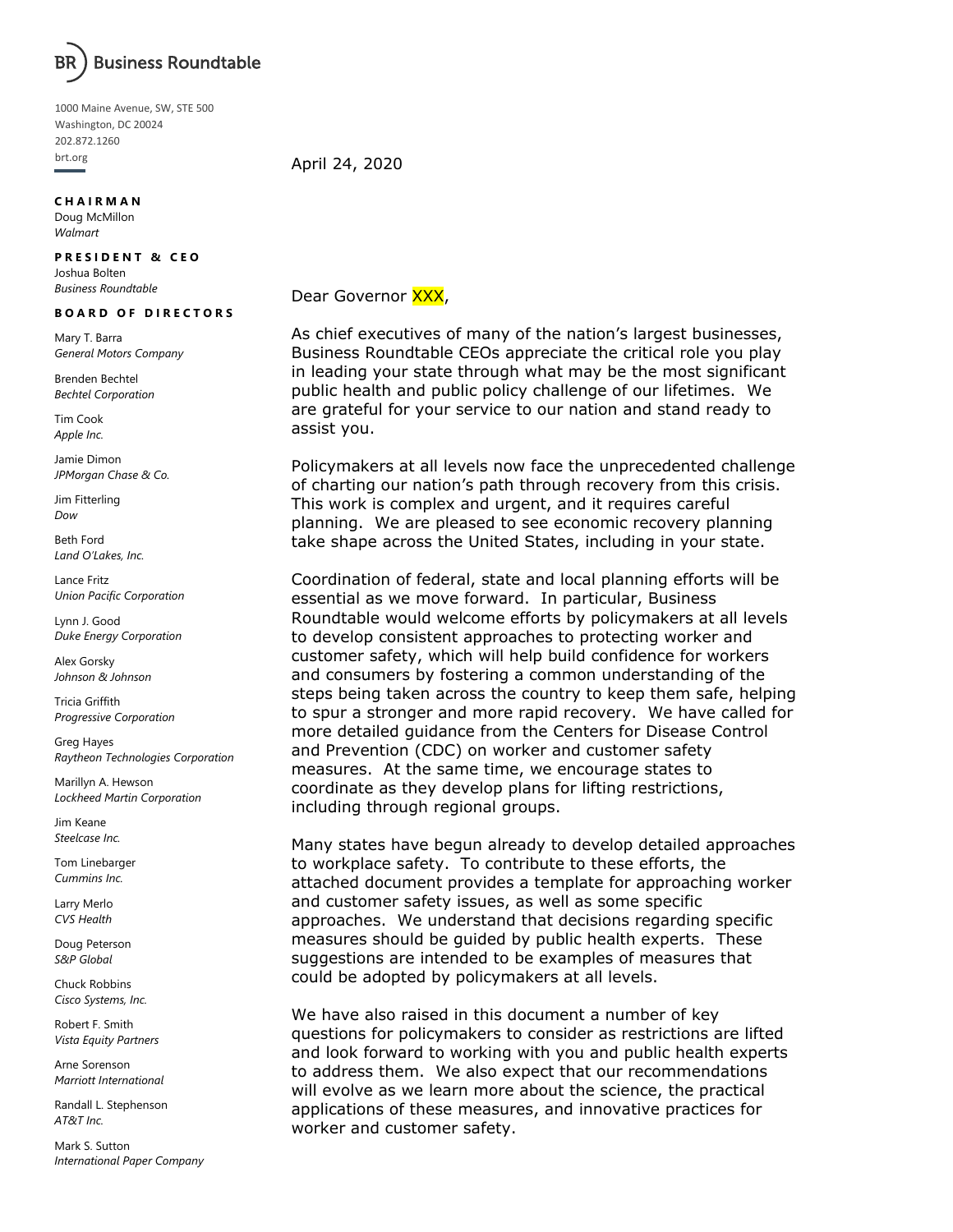April 24, 2020 Page 2

We would welcome opportunities to engage with you and your teams on the details of our recommendations. We look forward to working with you, your fellow Governors, and federal policymakers to ensure a safe and rapid recovery from this crisis.

Sincerely,

due rechillon

Doug McMillon President and CEO, Walmart Chairman, Business Roundtable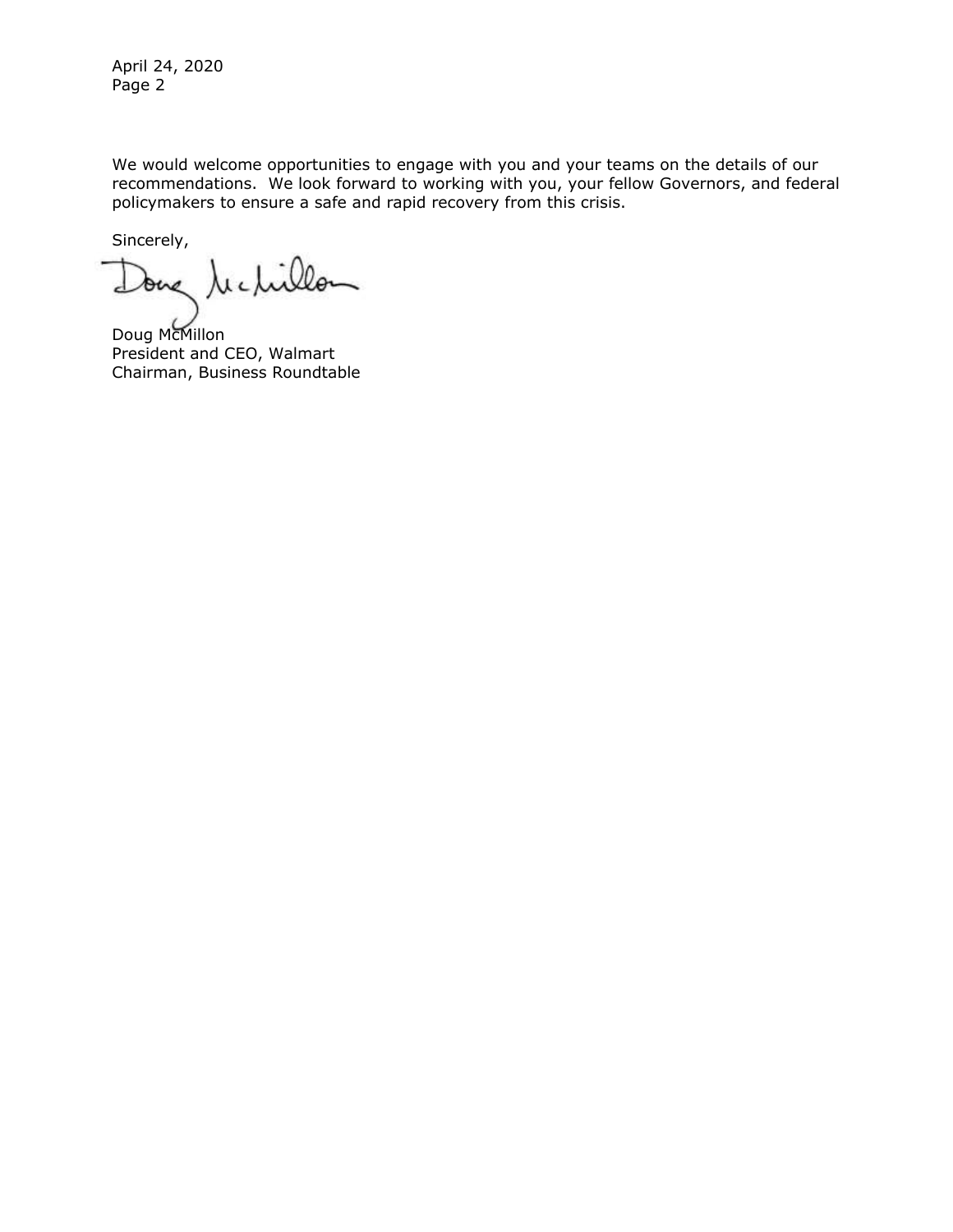### **Developing Guidelines for Returning to Work**

Business Roundtable appreciates the work of federal, state and local officials to develop plans for the lifting of restrictions on activity when it can be done safely. As state and local governments move to lift restrictions, it will be necessary to put in place other measures to keep Americans safe, including measures to protect worker and customer safety.

Business Roundtable has called for detailed guidelines from the Centers for Disease Control (CDC) on the measures employers could take to keep workers and customers safe. Business Roundtable also supports efforts by states to coordinate their guidelines, including through regional groups.

**Consistent guidelines on workplace and public safety will ensure a common understanding of the measures being taken across the country and build confidence among workers and consumers that they can safely return to work and public activity.** Consistent guidelines will also provide clarity to employers that operate across multiple states, preventing inefficiencies that would result from diverse and potentially conflicting rules.

In Exhibit 1, we have outlined categories that should be covered by public and worker safety guidelines as economic activity gradually resumes in phases as described by the White House Guidelines for Opening Up America Again. Key categories include:

- *Movement and activity (workplace activity, gathering size, physical distancing, movement, and commerce).* Restrictions on movement and activity form the basis of many shelter-at-home orders and public health guidelines today. As reopening begins, key considerations include work arrangements and space configuration, appropriate occupation density, introduction of safeguards in high-traffic areas, distancing measures and gathering sizes in different workspaces and environments.
- *Public and workplace safety and trust (protective equipment, hygiene and cleaning, vulnerable populations).* As community-based restrictions are gradually lifted, states and communities should have in place plans for other kinds of protections that can keep Americans safe including, among other things, the broader use of face coverings and other protective measures, cleaning procedures, virus monitoring, and robust plans for contact tracing. Additionally, investment and policy changes to increase the availability of critical resources will continue to be needed. Key considerations include clarifying the types of equipment required in different contexts to support hygienic practices, defining expectations for the type and frequency of cleaning and sanitizing, and considering vulnerable/at-risk populations and their caregivers. Where there are shortages of particular supplies, policymakers should delineate appropriate alternatives.
- *Monitoring (screening, testing, tracing and tracking, communication).* As limitations on movement and activity are lifted, consistent and uniform CDC guidelines are needed regarding which parts of the population should receive diagnostic or serological testing, and continued, robust investment will be needed to rapidly scale up testing capacity. Employers would also benefit from guidance on screening for employees before entering the workplace through, for example, at-home temperature checks or questionnaires. Further, guidance is necessary to determine appropriate techniques and technologies for tracing and tracking as well as communicating results of those efforts, while taking privacy into consideration. Finally, monitoring will be critical to helping communities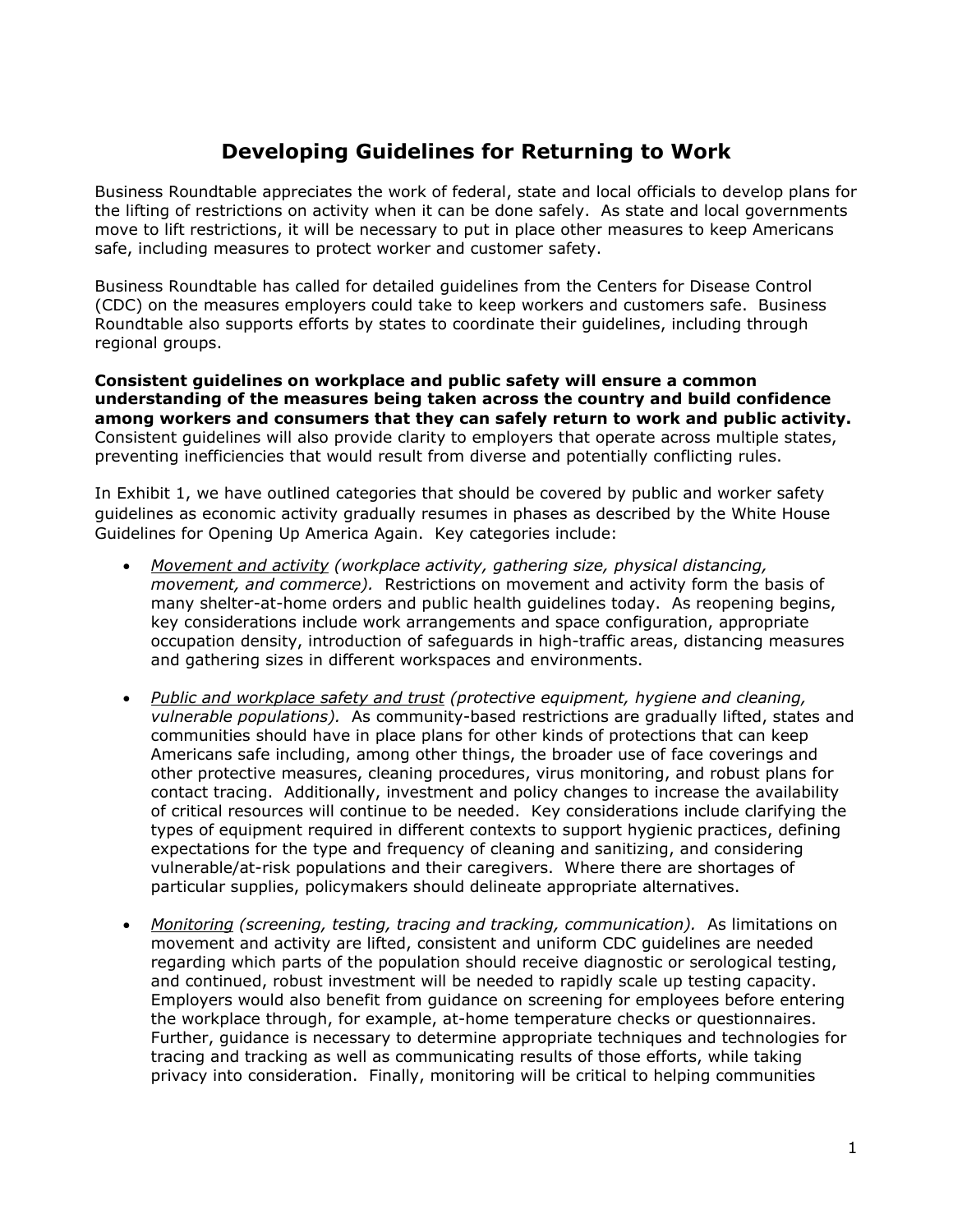identify any potential resurgence of the virus and to acting quickly to reimpose community-based restrictions where necessary.

Exhibit 2 provides a template with some specific suggestions on public and worker safety guidelines in four separate environments: office; retail; manufacturing; and construction. The guidelines are designed to be detailed but not overly prescriptive. As policymakers and employers learn more about the science and the effectiveness of particular approaches, guidelines should be modified accordingly.

Exhibit 3 lists some additional questions for consideration as policymakers create and implement guidelines. Business Roundtable welcomes the opportunity to work with public health officials and other experts in the coming weeks to help answer these questions and develop more detailed recommendations.

Finally, Business Roundtable would like to highlight two important considerations:

**Policymakers should establish a reasonable timeline and allow flexibility for essential businesses to implement new guidelines.** This would avoid disruption to ongoing operations and ensure all Americans have access to essential services, products, and supply chains through the duration of the public health crisis and each phase of the recovery. In the event of supply shortages, compliance deadlines or approaches should be adjusted to reflect what is feasible for businesses to comply while performing essential functions. In some cases, policymakers may need to prioritize access to PPE and other equipment for essential services before other nonessential businesses receive supplies.

**In addition, other enablers will impact the ability of people to return to work, such as safe schools, childcare services, public transportation and comprehensive healthcare services**. Policymakers should put these issues at the forefront of planning efforts.

- *Schools and summer activities for children*. Reopening schools and permitting summer activities for children is essential to minimizing the disruption to education and enabling employees to return to work. Policymakers should ensure appropriate measures can be taken to safely re-open these activities without jeopardizing the welfare of children, educators and staff. Communities should invest in resources, such as expanded cleaning supplies or distance learning technology, which will enable these activities to safely continue.
- *Childcare services*. Similar to schools, re-opening of childcare facilities will enable employees to return to work with confidence. This should be done once deemed safe to do so, under the guidance of public health experts. Childcare facilities will need to adjust operations to ensure they are following proper guidelines, such as increased cleaning standards and reduced capacity.
- *Public transportation*. Public transportation is an essential enabler for the return of many individuals to their workplaces. As businesses open, communities will need to adopt measures to adhere to social distancing guidance and protect users from potential exposure, such as limiting ridership, operating with adjusted schedules, more frequent deep cleaning, and/or requiring face coverings.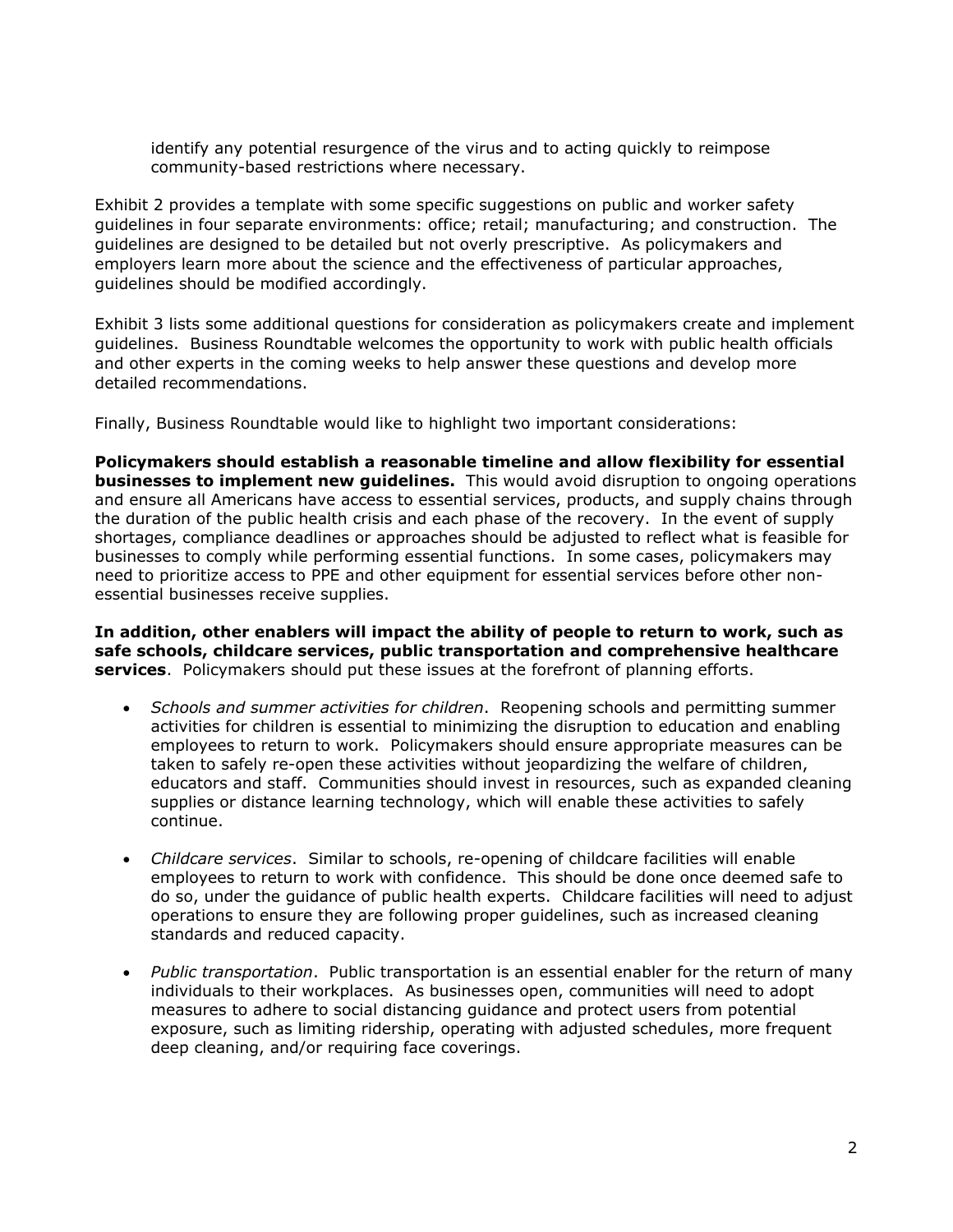• *Comprehensive healthcare capacity.* Another crucial element of community recovery is the resumption of comprehensive, non-COVID-19 healthcare services. For much of the country, non-COVID-19 healthcare services other than urgent care have ceased, preventing individuals from accessing necessary care and threatening the viability of healthcare providers who have lost substantial amounts of revenue. As communities prepare to lift restrictions, they should prioritize resumption of comprehensive health services and ensure sufficient supplies, resources and capacity to treat all non-elective patients and respond to a future resurgence of the virus without resorting to crisis standards of care.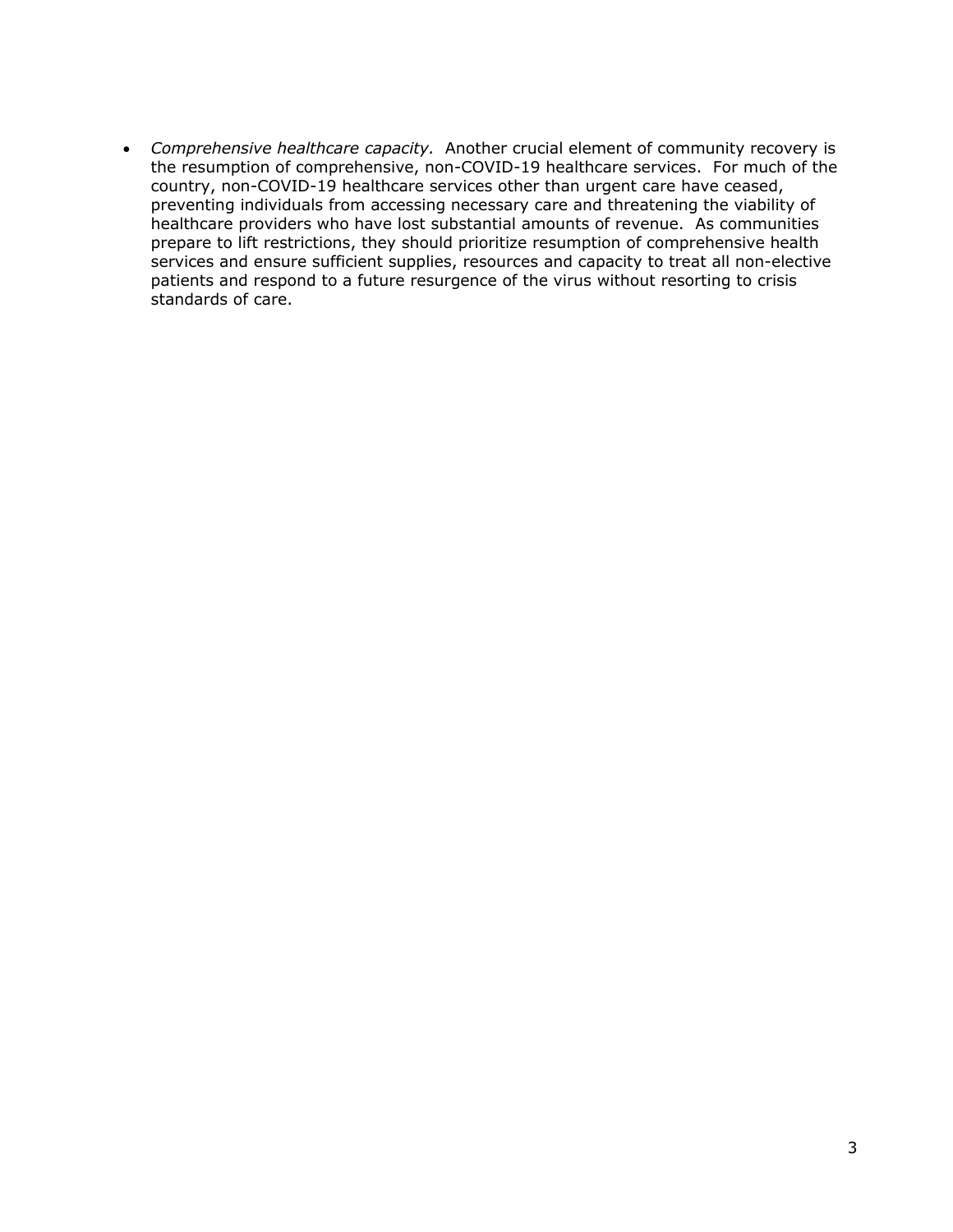

# **Exhibit 1:** Example measures to ensure public health and safety

Categories of guidelines, to be adapted and implemented by state and local officials and tailored by environment (e.g., office, retail)

|                                         | <b>CATEGORY</b>                                 | <b>MEASURES</b>                                                                                                                                                             |
|-----------------------------------------|-------------------------------------------------|-----------------------------------------------------------------------------------------------------------------------------------------------------------------------------|
| <b>Movement</b><br>and Activity         | Workplace activity                              | • Precautions placed on the on-site operations of individuals and business (including access)                                                                               |
|                                         | Gathering size                                  | • Precautions on gathering of individuals (e.g., meeting size, event size)                                                                                                  |
|                                         | Physical distancing                             | • Precautions on physical proximity to other individuals (including occupancy)                                                                                              |
|                                         | Movement and<br>commerce                        | Precautions on the movement of people                                                                                                                                       |
| <b>Public and</b>                       | Protective equipment                            | • Use of protective gear (e.g., face coverings) outside of the home / at workplaces                                                                                         |
| Workplace<br>Safety and<br><b>Trust</b> | Hygiene and cleaning                            | • Actions taken to disinfect public and private areas, maintain personal hygiene                                                                                            |
|                                         | Special measures for<br>vulnerable populations* | • Adjusted precautions to ensure people most at risk are protected (e.g., special hours at stores)                                                                          |
| <b>Monitoring</b>                       | Screening and testing                           | • Use of health screening (e.g., temperature checks, questionnaires) to manage workplace entry,<br>and protocols for when and how to use diagnostic and serological testing |
|                                         | Tracing and tracking                            | • Guidelines for contact tracing in the event of a positive case and symptom monitoring                                                                                     |
|                                         | Communication                                   | Protocols for collecting, reporting, and sharing information regarding COVID-19 response                                                                                    |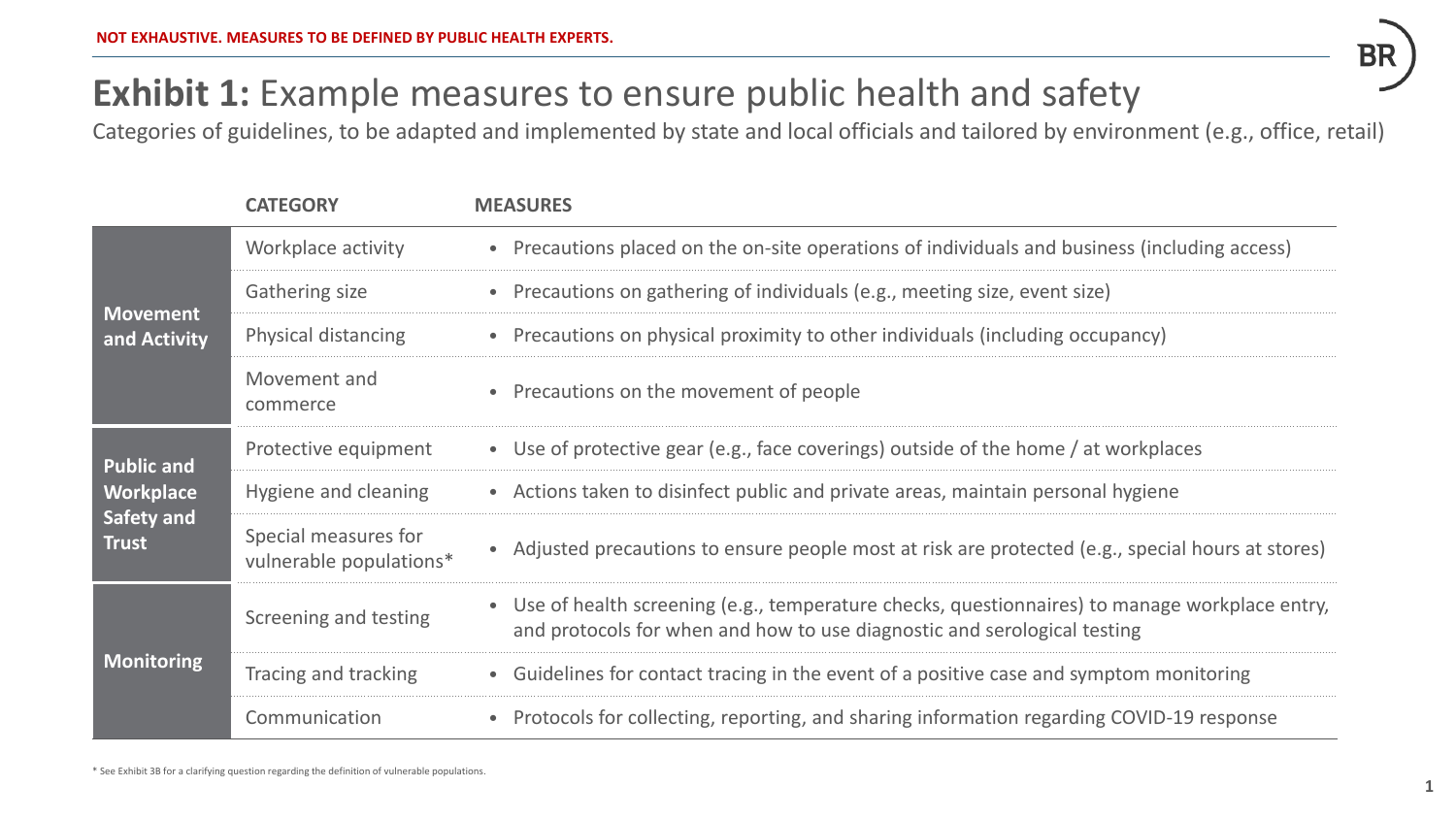### **Exhibit 2A:** Guidelines to be tailored by environment **| Example: Office**

|                                                                            |                                               | <b>Phase One*</b>                                                                                                                                                                                                                                                                                                                                                                                                                                                                                                                                                                                                                                                                                                                                                                             | <b>Phase Two</b>                                                                                                        | <b>Phase Three</b>                                                                                                                                                                                  |  |  |
|----------------------------------------------------------------------------|-----------------------------------------------|-----------------------------------------------------------------------------------------------------------------------------------------------------------------------------------------------------------------------------------------------------------------------------------------------------------------------------------------------------------------------------------------------------------------------------------------------------------------------------------------------------------------------------------------------------------------------------------------------------------------------------------------------------------------------------------------------------------------------------------------------------------------------------------------------|-------------------------------------------------------------------------------------------------------------------------|-----------------------------------------------------------------------------------------------------------------------------------------------------------------------------------------------------|--|--|
| <b>Movement</b><br>and Activity                                            | Workplace activity                            | Limit in-person work and minimize employee contact where possible, e.g.,<br>• Gradual/phased return to in-person work; continue to encourage telework and remote meetings to reduce density in the office<br>• Adjusted workplace hours and shifts (if working in-person, leverage A/B teams or staggered arrival/departure) to minimize contact<br>across employees and reduce congestion at entry points; close contacts of infected individuals should telework until safe<br>• Limit visitors and service providers on site; shipping and deliveries completed in designated areas                                                                                                                                                                                                        |                                                                                                                         | All work and activities allowed, e.g.,<br>• Normal hours and work shifts<br>• Only symptomatic individuals and members of vulnerable<br>populations continue to telework                            |  |  |
|                                                                            | Gathering size                                | Limitations per federal guidance, unless distancing and/or<br>protective equip. measures below are in place                                                                                                                                                                                                                                                                                                                                                                                                                                                                                                                                                                                                                                                                                   | Limitations per federal guidance, unless distancing and/or<br>protective equip. measures below are in place             | No constraints on gathering size                                                                                                                                                                    |  |  |
|                                                                            | Physical distancing                           | Ensure >6 ft between individuals where possible unless this creates a safety hazard, e.g.,<br>• Close employee common spaces where employees are likely to congregate (e.g., break rooms, eating areas) unless physical distancing<br>can be assured; remove chairs and/or use distance markers to assure spacing (e.g., workstations, conference rooms)<br>• Workers assigned designated work areas (e.g., floor, building); improve ventilation for enclosed spaces where possible                                                                                                                                                                                                                                                                                                          |                                                                                                                         | Targeted distancing measures, e.g.,<br>Employees encouraged to limit time in common spaces<br>• Members of vulnerable populations should limit physical<br>contact                                  |  |  |
|                                                                            | Movement and<br>commerce                      | Limited travel, e.g.,<br>• Gradual increase in business travel focused on necessary<br>business activities and with safety precautions                                                                                                                                                                                                                                                                                                                                                                                                                                                                                                                                                                                                                                                        | Continued gradual travel increases with safety precautions, e.g.,<br>• Restrictions on travel to/from higher risk areas |                                                                                                                                                                                                     |  |  |
| <b>Public and</b><br><b>Workplace</b><br><b>Safety and</b><br><b>Trust</b> | Protective equipment                          | Precautionary measures, e.g.,<br>• Face coverings required for all employees unless workplace configuration and/or seating can assure proper physical distancing; gloves<br>highly recommended for employees in frequent contact with others, or who work with food, re-filling office supplies, etc.<br>• Physical partitions for workers in high traffic areas or those who cannot be spaced out                                                                                                                                                                                                                                                                                                                                                                                            |                                                                                                                         | Proactive precautionary measures, e.g.,<br>Face coverings recommended for all employees, especially<br>members of vulnerable populations<br>• Physical partitions for workers in high traffic areas |  |  |
|                                                                            | Hygiene and cleaning                          | Cleaning and hygiene standards, e.g.,<br>• Disinfecting of contacted surfaces daily and deep cleaning of exposed areas in event of a positive case<br>• Frequent disinfecting of heavy transit areas and high-touch surfaces (e.g., doorknobs, elevator buttons, vending machine, bathrooms)<br>• Shared spaces (e.g., conference rooms) cleaned between use and supplied with cleaning products (e.g., sanitizer, disinfecting wipes)                                                                                                                                                                                                                                                                                                                                                        |                                                                                                                         |                                                                                                                                                                                                     |  |  |
|                                                                            | Special measures for<br>vulnerable population | Protection for members of vulnerable populations, e.g.,<br>• Consider accommodations for vulnerable populations, or those interacting with them, to have designated separate workspaces, adjusted hours and provision of additional protective equipment<br>. Pursuant to ADA / any state disability laws, work with vulnerable population employees to see if they need any adjustments to their job (e.g., shift to positions with lower contact with other individuals)                                                                                                                                                                                                                                                                                                                    |                                                                                                                         |                                                                                                                                                                                                     |  |  |
| <b>Monitoring</b>                                                          | Screening and testing                         | Continuous health screening to enter workplace and testing in accordance with CDC guidance, e.g.,<br>• Employees encouraged to self-identify symptoms<br>• In order to enter a workplace, employees, service providers, visitors, contractors, etc. are required to complete health screening (e.g., questionnaire, temperature check), either at home or upon entry to<br>the workplace (flexibility needed due to different types of businesses); those who don't pass screening or become ill in the workplace referred to self-quarantine and/or get tested, based on CDC guidance<br>. Testing required in accordance with any CDC guidance; for other employees, testing is generally not a pre-condition to work, but permit flexibility for employers to implement additional testing |                                                                                                                         |                                                                                                                                                                                                     |  |  |
|                                                                            | Tracing and tracking                          | Conduct contact tracing and tracking procedures within the workplace, e.g.,<br>• If employees test positive for COVID-19, trace likely contacts in the workplace, notify employees to isolate & self-quarantine, per CDC guidance; permit flexibility for employers on presumed positive cases                                                                                                                                                                                                                                                                                                                                                                                                                                                                                                |                                                                                                                         |                                                                                                                                                                                                     |  |  |
|                                                                            | Communication                                 | Continuous reporting protocols, e.g.,<br>• Notify public health officials, employees, and/or the general public of important health information and relevant safety measures as outlined in government guidelines                                                                                                                                                                                                                                                                                                                                                                                                                                                                                                                                                                             |                                                                                                                         |                                                                                                                                                                                                     |  |  |

\* Guidelines should apply to non-essential services upon reopening. Essential services should come into compliance with any issued guidelines as soon as possible, but will require adequate time to implement and critical re

БK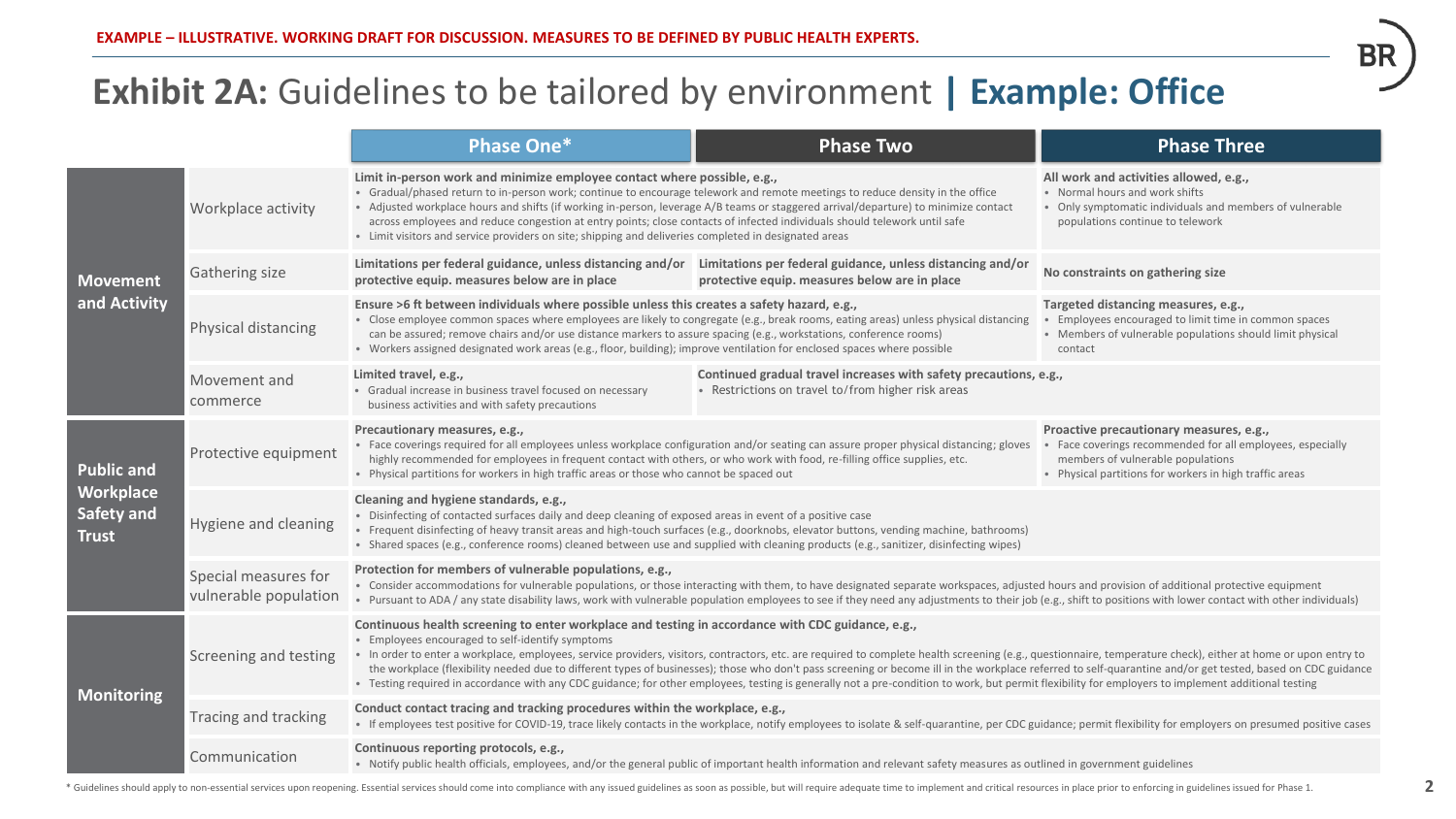## **Exhibit 2B:** Guidelines to be tailored by environment **| Example: Retail**

|                                                                            |                                               | <b>Phase One*</b>                                                                                                                                                                                                                                                                                                                                                                                                                                                                                                                                                                                           | <b>Phase Two</b>                                                                                                                                                                                                                                                                                                                                                                                                                                                                                                                                                                                                             | <b>Phase Three</b>                                                                                                                                                     |
|----------------------------------------------------------------------------|-----------------------------------------------|-------------------------------------------------------------------------------------------------------------------------------------------------------------------------------------------------------------------------------------------------------------------------------------------------------------------------------------------------------------------------------------------------------------------------------------------------------------------------------------------------------------------------------------------------------------------------------------------------------------|------------------------------------------------------------------------------------------------------------------------------------------------------------------------------------------------------------------------------------------------------------------------------------------------------------------------------------------------------------------------------------------------------------------------------------------------------------------------------------------------------------------------------------------------------------------------------------------------------------------------------|------------------------------------------------------------------------------------------------------------------------------------------------------------------------|
| <b>Movement</b><br>and Activity                                            | Workplace activity                            | Limit in-person work and minimize employee contact where possible, e.g.,<br>• Reduced store hours (to enable enhanced cleaning and precautionary operating procedures)<br>. Design shifts (A/B teams or staggered arrival/departure) to minimize contact across employees, prevent congestion at entry points<br>· Employee handling of merchandise and contactless shopping where possible (e.g., home delivery or curbside staging)<br>• Limit visitors and service providers on site; shipping and deliveries completed in designated areas, curbside if possible                                        |                                                                                                                                                                                                                                                                                                                                                                                                                                                                                                                                                                                                                              | All work and activities allowed, e.g.,<br>• Normal store hours and work shifts                                                                                         |
|                                                                            | Gathering size                                | Limitations per federal guidance, unless distancing and/or Limitations per federal guidance, unless distancing and/or<br>protective equip. measures below are in place                                                                                                                                                                                                                                                                                                                                                                                                                                      | protective equip. measures below are in place                                                                                                                                                                                                                                                                                                                                                                                                                                                                                                                                                                                | No constraints on gathering size                                                                                                                                       |
|                                                                            | Physical distancing                           | Ensure >6 ft between individuals where possible unless this creates a safety hazard, e.g.,<br>. Visual distancing markers for customers in checkout line; guide flow of store traffic with markers; utilize public address reminders<br>. Restrict occupancy to allow 6 ft between patrons, taking into consideration the size of different retail stores<br>· Close or reconfigure (if possible) high density areas of stores where employees are likely to congregate (e.g., break rooms)                                                                                                                 |                                                                                                                                                                                                                                                                                                                                                                                                                                                                                                                                                                                                                              | Targeted distancing measures, e.g.,<br>• Continue to visually indicate 6 ft separations<br>• Members of vulnerable populations should limit physical<br>contact        |
|                                                                            | Movement and<br>commerce                      | Limited travel, e.g.,<br>• Gradual increase in business travel focused on necessary<br>business activities and with safety precautions                                                                                                                                                                                                                                                                                                                                                                                                                                                                      | Continued gradual travel increases with safety precautions, e.g.,<br>• Restrictions on travel to/from higher risk areas                                                                                                                                                                                                                                                                                                                                                                                                                                                                                                      |                                                                                                                                                                        |
| <b>Public and</b><br><b>Workplace</b><br><b>Safety and</b><br><b>Trust</b> | Protective equipment                          | Precautionary measures, e.g.,<br>• Face coverings required for all employees when 6 ft physical distancing cannot be maintained; gloves highly recommended for<br>employees in frequent contact with others, or who work with food, handle money, etc.<br>• Physical partitions at interior or in-store checkout stations where 6 ft between other employees or patrons cannot be maintained                                                                                                                                                                                                                |                                                                                                                                                                                                                                                                                                                                                                                                                                                                                                                                                                                                                              | Proactive precautionary measures, e.g.,<br>• Employees continue to wear face coverings (and gloves) if<br>interacting with customers, physical partitions at checkouts |
|                                                                            | Hygiene and cleaning                          | Cleaning and hygiene standards, e.g.,<br>• Disinfecting of contacted surfaces daily and deep cleaning of exposed areas in event of a presumptive or confirmed positive case<br>• Frequent disinfecting of heavy transit areas and high-touch surfaces (e.g., doorknobs, elevator buttons, vending machine, bathrooms)<br>• Cashless transactions encouraged as default at checkout<br>• Cleaning/hygiene training required for store employees, with new work routines<br>• Shared spaces (e.g., break rooms) cleaned between use and supplied with cleaning products (e.g., sanitizer, disinfecting wipes) |                                                                                                                                                                                                                                                                                                                                                                                                                                                                                                                                                                                                                              |                                                                                                                                                                        |
|                                                                            | Special measures for<br>vulnerable population | Protection for members of vulnerable populations, e.g.,<br>. Designated store hours for vulnerable populations (continued in Phase Two and reduced in Phase Three)<br>• Consider accommodations for vulnerable populations, or those interacting with them, to have designated separate workspaces, adjusted hours and provision of additional protective equipment                                                                                                                                                                                                                                         | . Pursuant to ADA / any state disability laws, work with vulnerable population employees to see if they need any adjustments to their job (e.g., shift to positions with lower contact with other individuals)                                                                                                                                                                                                                                                                                                                                                                                                               |                                                                                                                                                                        |
| <b>Monitoring</b>                                                          | Screening and testing                         | Continuous health screening to enter workplace and testing in accordance with CDC guidance, e.g.,<br>• Employees encouraged to self-identify symptoms                                                                                                                                                                                                                                                                                                                                                                                                                                                       | · To enter a workplace, employees, service providers, visitors, contractors, etc. are required to complete health screening (e.g., questionnaire, temperature check), either at home or upon entry to the<br>workplace (flexibility needed due to different types of businesses); employees who don't pass screening/become ill in the workplace referred to self-quarantine and/or get tested, based on CDC guidance<br>• Testing required in accordance with any CDC guidance; for other employees, testing is generally not a pre-condition to work, but permit flexibility for employers to implement additional testing |                                                                                                                                                                        |
|                                                                            | Tracing and tracking                          | Conduct contact tracing and tracking procedures within the workplace, e.g.,                                                                                                                                                                                                                                                                                                                                                                                                                                                                                                                                 | • If employees test positive for COVID-19, trace likely contacts in the workplace, notify employees to isolate & self-quarantine, per CDC guidance; permit flexibility for employers on presumed positive cases                                                                                                                                                                                                                                                                                                                                                                                                              |                                                                                                                                                                        |
|                                                                            | Communication                                 | Continuous reporting protocols, e.g.,                                                                                                                                                                                                                                                                                                                                                                                                                                                                                                                                                                       | • Notify public health officials, employees, and/or the general public of important health information and relevant safety measures as outlined in government guidelines                                                                                                                                                                                                                                                                                                                                                                                                                                                     |                                                                                                                                                                        |

\* Guidelines should apply to non-essential services upon reopening. Essential services should come into compliance with any issued guidelines as soon as possible, but will require adequate time to implement and critical re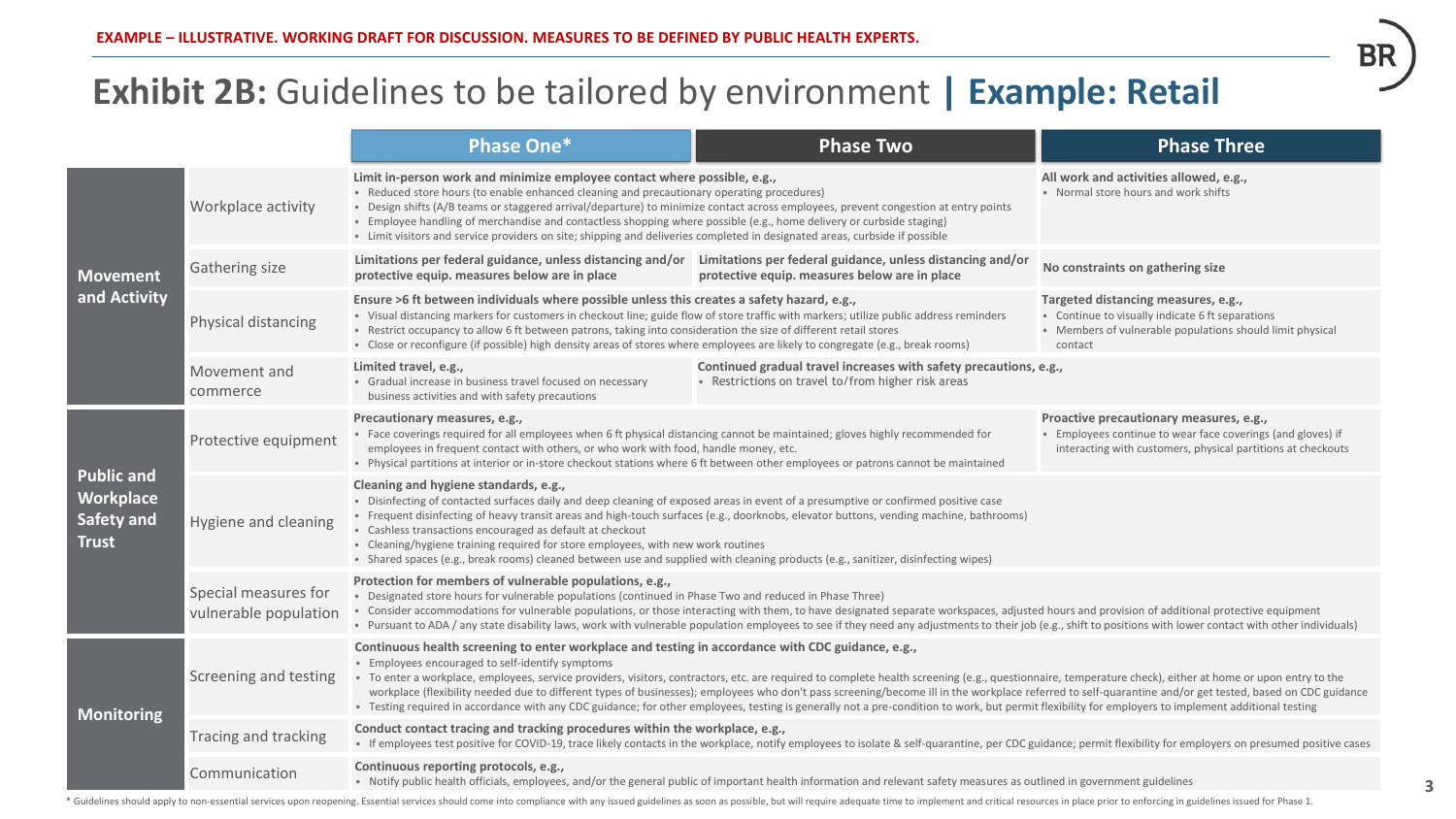## **Exhibit 2C:** Guidelines to be tailored by environment **| Example: Manufacturing**

|                                                                     |                                               | <b>Phase One*</b>                                                                                                                                                                                                                                                                                                                                                                                                                                                                                                                                                                                                                                                                                                                                                                             | <b>Phase Two</b>                                                                                                        | <b>Phase Three</b>                                                                                                                                                                                                     |  |  |
|---------------------------------------------------------------------|-----------------------------------------------|-----------------------------------------------------------------------------------------------------------------------------------------------------------------------------------------------------------------------------------------------------------------------------------------------------------------------------------------------------------------------------------------------------------------------------------------------------------------------------------------------------------------------------------------------------------------------------------------------------------------------------------------------------------------------------------------------------------------------------------------------------------------------------------------------|-------------------------------------------------------------------------------------------------------------------------|------------------------------------------------------------------------------------------------------------------------------------------------------------------------------------------------------------------------|--|--|
| <b>Movement</b><br>and Activity                                     | Workplace activity                            | Limit in-person work and minimize employee contact where possible, e.g.,<br>• Gradual/phased return to in-person work, continuing to adjust operations and work scheduling (A/B teams or designated<br>arrival/departure) to reduce density in the facility, minimize contact across employees and prevent congestion at entry points<br>• Limit visitors and service providers on site; shipping and deliveries completed in designated areas, outside the facility if possible                                                                                                                                                                                                                                                                                                              |                                                                                                                         | All work and activities allowed, e.g.,<br>• Normal hours and work shifts                                                                                                                                               |  |  |
|                                                                     | Gathering size                                | Limitations per federal guidance, unless distancing and/or Limitations per federal guidance, unless distancing<br>protective equip. measures below are in place                                                                                                                                                                                                                                                                                                                                                                                                                                                                                                                                                                                                                               | and/or protective equip. measures below are in place                                                                    | No constraints on gathering size                                                                                                                                                                                       |  |  |
|                                                                     | Physical distancing                           | Ensure >6 ft between individuals where possible unless this creates a safety hazard, e.g.,<br>• Visual distancing markers on workstations to delineate 6 ft separations; markers throughout facility to guide movement of individuals<br>· Close or reconfigure (if possible) high density areas of facilities where employees are likely to congregate (e.g., break rooms) to allow<br>physical distancing, cafeterias may operate to feed employees with physical distancing and appropriate hygiene measures<br>• Workers assigned designated work areas (e.g., floor, building, factory zone); improve ventilation for enclosed spaces where possible                                                                                                                                     |                                                                                                                         | Targeted distancing measures, e.g.,<br>• Continue to visually indicate 6 ft separations<br>Employees encouraged to limit time in common spaces<br>• Members of vulnerable populations should limit physical<br>contact |  |  |
|                                                                     | Movement and<br>commerce                      | Limited travel, e.g.,<br>• Gradual increase in business travel focused on necessary<br>business activities and with safety precautions                                                                                                                                                                                                                                                                                                                                                                                                                                                                                                                                                                                                                                                        | Continued gradual travel increases with safety precautions, e.g.,<br>• Restrictions on travel to/from higher risk areas |                                                                                                                                                                                                                        |  |  |
| <b>Public and</b><br>Workplace<br><b>Safety and</b><br><b>Trust</b> | Protective equipment                          | Precautionary measures, e.g.,<br>• Face coverings required for all employees when 6 ft physical distancing cannot be maintained, except where doing so may introduce<br>a safety hazard to the employee; gloves highly recommended for cleaning or for individuals working with food<br>• Recommend physical partitions separating workstations that cannot be spaced out, where feasible                                                                                                                                                                                                                                                                                                                                                                                                     |                                                                                                                         | Proactive precautionary measures, e.g.,<br>Face coverings recommended for all facility employees,<br>especially members of vulnerable populations                                                                      |  |  |
|                                                                     | Hygiene and cleaning                          | Cleaning and hygiene standards, e.g.,<br>. Disinfecting of contacted surfaces daily and deep cleaning of exposed areas in event of a positive case<br>• Frequent disinfecting of heavy transit areas, heavy machinery and high-touch surfaces (e.g., doorknobs, handrails, shared tools, bathrooms)<br>• Ensure access to handwashing facilities on site, including soap and running water, wherever possible and encourage frequent handwashing, or supply employees at workplace location with adequate<br>cleaning products (e.g., sanitizer, disinfecting wipes)                                                                                                                                                                                                                          |                                                                                                                         |                                                                                                                                                                                                                        |  |  |
|                                                                     | Special measures for<br>vulnerable population | Protection for members of vulnerable populations, e.g.,<br>• Consider accommodations for vulnerable populations, or those interacting with them, to have designated separate workspaces, adjusted hours and provision of additional protective equipment<br>. Pursuant to ADA / any state disability laws, work with vulnerable population employees to see if they need any adjustments to their job (e.g., shift to positions with lower contact with other individuals)                                                                                                                                                                                                                                                                                                                    |                                                                                                                         |                                                                                                                                                                                                                        |  |  |
| <b>Monitoring</b>                                                   | Screening and testing                         | Continuous health screening to enter workplace and testing in accordance with CDC guidance, e.g.,<br>• Employees encouraged to self-identify symptoms<br>• In order to enter a workplace, employees, service providers, visitors, contractors, etc. are required to complete health screening (e.g., questionnaire, temperature check), either at home or upon entry to<br>the workplace (flexibility needed due to different types of businesses); those who don't pass screening or become ill in the workplace referred to self-quarantine and/or get tested, based on CDC guidance<br>• Testing required in accordance with any CDC guidance; for other employees, testing is generally not a pre-condition to work, but permit flexibility for employers to implement additional testing |                                                                                                                         |                                                                                                                                                                                                                        |  |  |
|                                                                     | Tracing and tracking                          | Conduct contact tracing and tracking procedures within the workplace, e.g.,<br>• If employees test positive for COVID-19, trace likely contacts in the workplace, notify employees to isolate & self-quarantine, per CDC guidance; permit flexibility for employers on presumed positive cases                                                                                                                                                                                                                                                                                                                                                                                                                                                                                                |                                                                                                                         |                                                                                                                                                                                                                        |  |  |
|                                                                     | Communication                                 | Continuous reporting protocols, e.g.,<br>• Notify public health officials, employees, and/or the general public of important health information and relevant safety measures as outlined in government guidelines                                                                                                                                                                                                                                                                                                                                                                                                                                                                                                                                                                             |                                                                                                                         |                                                                                                                                                                                                                        |  |  |

\* Guidelines should apply to non-essential services upon reopening. Essential services should come into compliance with any issued guidelines as soon as possible, but will require adequate time to implement and critical re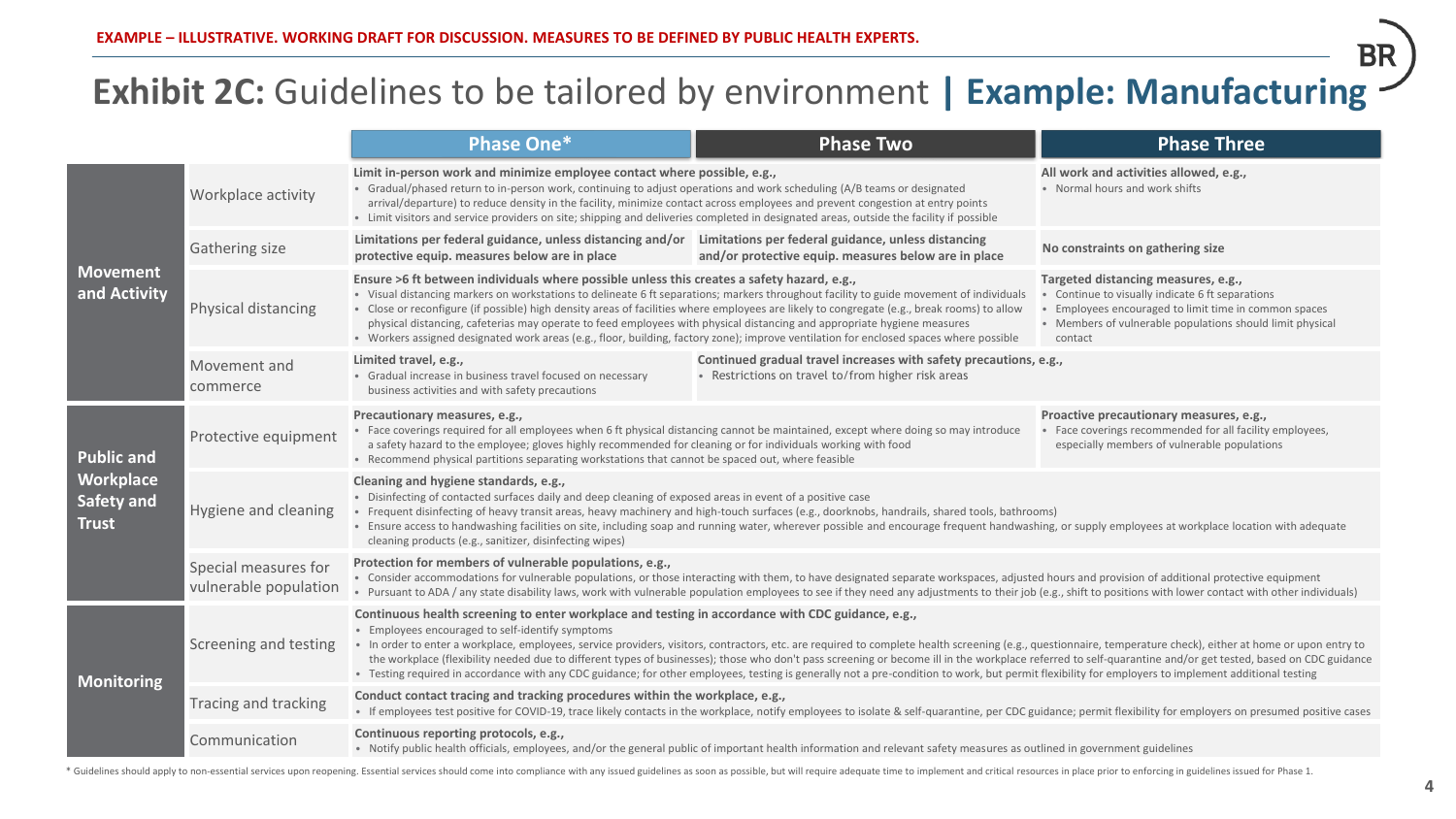## **Exhibit 2D:** Guidelines to be tailored by environment **| Example: Construction**

|                                                                            |                                               | Phase One*                                                                                                                                                                                                                                                                                                                                                                                                                                                                                                                                                                                                                                                             | <b>Phase Two</b>                                                                                                                                                                                                                                                                                                                                                                                                                                                                                                                                                                                                                     | <b>Phase Three</b>                                                                                                                                                                 |  |  |
|----------------------------------------------------------------------------|-----------------------------------------------|------------------------------------------------------------------------------------------------------------------------------------------------------------------------------------------------------------------------------------------------------------------------------------------------------------------------------------------------------------------------------------------------------------------------------------------------------------------------------------------------------------------------------------------------------------------------------------------------------------------------------------------------------------------------|--------------------------------------------------------------------------------------------------------------------------------------------------------------------------------------------------------------------------------------------------------------------------------------------------------------------------------------------------------------------------------------------------------------------------------------------------------------------------------------------------------------------------------------------------------------------------------------------------------------------------------------|------------------------------------------------------------------------------------------------------------------------------------------------------------------------------------|--|--|
| <b>Movement</b><br>and Activity                                            | Workplace activity                            | Limit in-person work and minimize employee contact where possible, e.g.,<br>• Adjust work scheduling, hours and shifts (A/B crews or designated arrival/departure) to reduce density at the work site, minimize<br>contact across employees and prevent congestion at entry points<br>• Limit visitors and service providers on site; shipping and deliveries completed in designated areas to minimize interactions<br>• Organize the placement of materials to minimize movement on the work site                                                                                                                                                                    |                                                                                                                                                                                                                                                                                                                                                                                                                                                                                                                                                                                                                                      | All work and activities allowed, e.g.,<br>• Normal hours and work shifts                                                                                                           |  |  |
|                                                                            | Gathering size                                | Limitations per federal guidance, unless distancing and/or Limitations per federal guidance, unless distancing<br>protective equip. measures below are in place                                                                                                                                                                                                                                                                                                                                                                                                                                                                                                        | and/or protective equip. measures below are in place                                                                                                                                                                                                                                                                                                                                                                                                                                                                                                                                                                                 | No constraints on gathering size                                                                                                                                                   |  |  |
|                                                                            | Physical distancing                           | Ensure >6 ft between individuals where possible unless this creates a safety hazard, e.g.,<br>• Identify choke points where workers are likely to congregate (e.g., break areas, hallways, hoists, stairways) and close these spaces or<br>ensure 6 ft distancing policies are in place, such as markers to direct movement - unless it is a safety hazard to maintain distance<br>· Workers assigned designated work areas                                                                                                                                                                                                                                            |                                                                                                                                                                                                                                                                                                                                                                                                                                                                                                                                                                                                                                      | Targeted distancing measures, e.g.,<br>• Identify choke points and ensure distancing policies are in place<br>• Members of vulnerable populations should limit physical<br>contact |  |  |
|                                                                            | Movement and<br>commerce                      | Limited travel, e.g.,<br>• Gradual increase in business travel focused on necessary<br>business activities and with safety precautions                                                                                                                                                                                                                                                                                                                                                                                                                                                                                                                                 | Continued gradual travel increases with safety precautions, e.g.,<br>• Restrictions on travel to/from higher risk areas                                                                                                                                                                                                                                                                                                                                                                                                                                                                                                              |                                                                                                                                                                                    |  |  |
| <b>Public and</b><br><b>Workplace</b><br><b>Safety and</b><br><b>Trust</b> | Protective equipment                          | Precautionary measures, e.g.,<br>• Face coverings for workers in frequent contact with others, in close quarters, or where 6 ft physical distancing is not possible (e.g.,<br>elevator or hoist operators)                                                                                                                                                                                                                                                                                                                                                                                                                                                             |                                                                                                                                                                                                                                                                                                                                                                                                                                                                                                                                                                                                                                      | Proactive precautionary measures, e.g.,<br>• Face coverings recommended for all workers on site, especially<br>members of vulnerable populations                                   |  |  |
|                                                                            | Hygiene and cleaning                          | Cleaning and hygiene standards, e.g.,<br>. Disinfecting of contacted surfaces daily (where possible) and deep cleaning of exposed areas in event of a positive case<br>· Frequent disinfecting of heavy transit areas and high-touch surfaces (e.g., shared tools, machines, vehicles, handrails, portable toilets)<br>• Ensure access to handwashing facilities on site, including soap and running water, wherever possible and encourage frequent handwashing, or supply employees at workplace location with adequate<br>cleaning products (e.g., sanitizer, disinfecting wipes)<br>• Provide training to workers on up-to-date safety information and precautions |                                                                                                                                                                                                                                                                                                                                                                                                                                                                                                                                                                                                                                      |                                                                                                                                                                                    |  |  |
|                                                                            | Special measures for<br>vulnerable population | Protection for members of vulnerable populations, e.g.,<br>• Consider accommodations for vulnerable populations, or those interacting with them, to have designated separate workspaces, adjusted hours and provision of additional protective equipment<br>. Pursuant to ADA / any state disability laws, work with vulnerable population employees to see if they need any adjustments to their job (e.g., shift to positions with lower contact with other individuals)                                                                                                                                                                                             |                                                                                                                                                                                                                                                                                                                                                                                                                                                                                                                                                                                                                                      |                                                                                                                                                                                    |  |  |
| <b>Monitoring</b>                                                          | Screening and testing                         | Continuous health screening to enter workplace and testing in accordance with CDC guidance, e.g.,<br>• Employees encouraged to self-identify symptoms                                                                                                                                                                                                                                                                                                                                                                                                                                                                                                                  | • In order to enter a workplace, employees, service providers, visitors, contractors, etc. are required to complete health screening (e.g., questionnaire, temperature check), either at home or upon entry to<br>the workplace (flexibility needed due to different types of businesses); those who don't pass screening or become ill in the workplace referred to self-quarantine and/or get tested, based on CDC guidance<br>• Testing required in accordance with any CDC guidance; for other employees, testing is generally not a pre-condition to work, but permit flexibility for employers to implement additional testing |                                                                                                                                                                                    |  |  |
|                                                                            | Tracing and tracking                          | Conduct contact tracing and tracking procedures within the workplace, e.g.,                                                                                                                                                                                                                                                                                                                                                                                                                                                                                                                                                                                            | • If employees test positive for COVID-19, trace likely contacts in the workplace, notify employees to isolate & self-quarantine, per CDC guidance; permit flexibility for employers on presumed positive cases                                                                                                                                                                                                                                                                                                                                                                                                                      |                                                                                                                                                                                    |  |  |
|                                                                            | Communication                                 | Continuous reporting protocols, e.g.,                                                                                                                                                                                                                                                                                                                                                                                                                                                                                                                                                                                                                                  | • Notify public health officials, employees, and/or the general public of important health information and relevant safety measures as outlined in government guidelines                                                                                                                                                                                                                                                                                                                                                                                                                                                             |                                                                                                                                                                                    |  |  |

\* Guidelines should apply to non-essential services upon reopening. Essential services should come into compliance with any issued guidelines as soon as possible, but will require adequate time to implement and critical re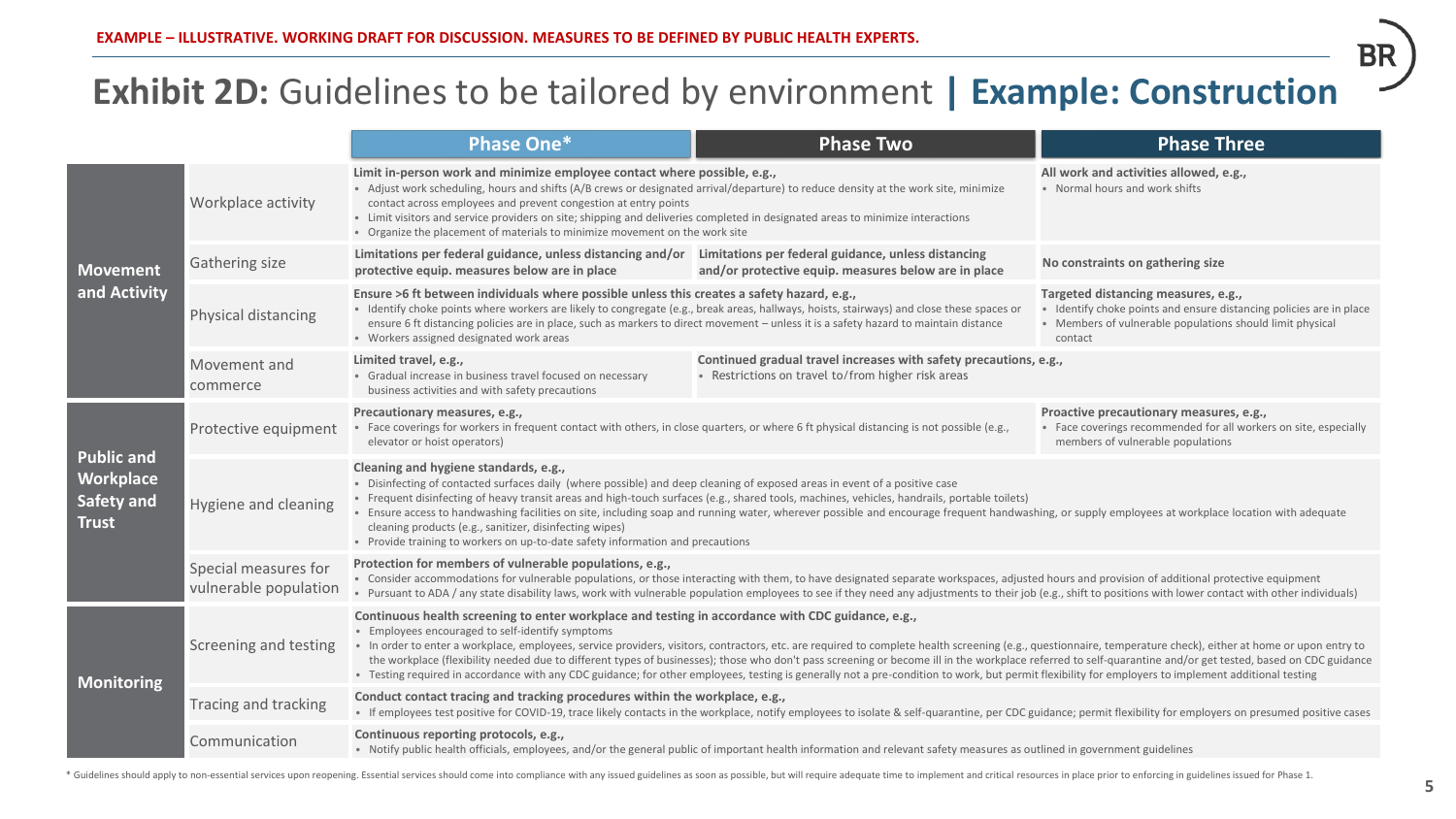# **Exhibit 3A:** Key questions for developing guidelines **| Movement and activity**

### **CATEGORY EXAMPLE QUESTIONS**

| <b>Movement</b><br>and<br><b>Activity</b> | Workplace<br>activity  | • What non-essential workplaces should re-open in each phase, recognizing that flexible workplaces (e.g., telework) and work hours<br>(e.g. staggered shifts) will be widely implemented where possible?                                                                                                                                                                                                                                                                 |
|-------------------------------------------|------------------------|--------------------------------------------------------------------------------------------------------------------------------------------------------------------------------------------------------------------------------------------------------------------------------------------------------------------------------------------------------------------------------------------------------------------------------------------------------------------------|
|                                           | Gathering<br>size      | • How should gatherings be defined, relative to the nature and size of the environment (e.g., multi-level office building vs. factory<br>floor), particularly in workplaces where the number of customers and/or employees exceed current CDC guidance?                                                                                                                                                                                                                  |
|                                           |                        | When should gathering size restrictions be adapted to reflect other precautions in place (e.g., protective equipment usage,<br>distancing), particularly in workplaces where stated limits are not feasible?                                                                                                                                                                                                                                                             |
|                                           | Physical<br>distancing | When the minimum physical distance is not possible to achieve (e.g., due to workplace configuration or other workplace safety<br>considerations), what measures can be used to allow for proximity without risking exposure (e.g., partitions for cashiers)?<br>• What are recommended approaches for reducing constriction points, such as access times, alternating in-person and virtual shifts,<br>and governance of elevator / stairwell / other constricted areas? |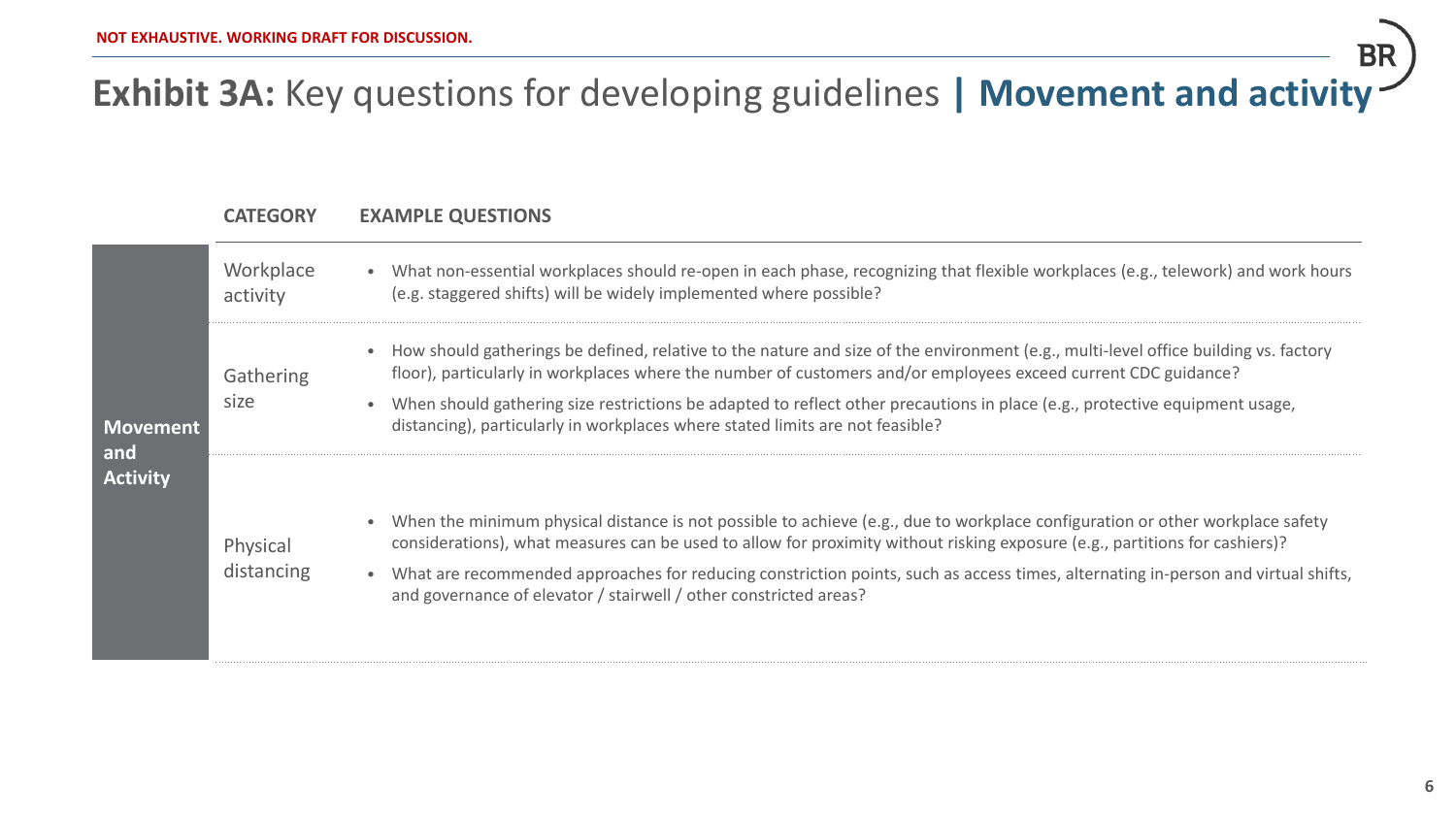# **Exhibit 3B:** Key questions for developing guidelines **| Safety and trust**

### **CATEGORY EXAMPLE QUESTIONS**

| <b>Public and</b><br><b>Workplace</b><br>Safety and<br><b>Trust</b> | Protective<br>equipment                             | How should protective equipment usage and provision vary in specific circumstances, including: differences between customer-<br>facing roles and non-customer-facing roles, types of approved equipment, exemptions when protective equipment creates safety<br>risks from visibility restrictions/communication impairment, and situations where work in close quarters is unavoidable?                                                                                                                                                                                                                                               |
|---------------------------------------------------------------------|-----------------------------------------------------|----------------------------------------------------------------------------------------------------------------------------------------------------------------------------------------------------------------------------------------------------------------------------------------------------------------------------------------------------------------------------------------------------------------------------------------------------------------------------------------------------------------------------------------------------------------------------------------------------------------------------------------|
|                                                                     | Hygiene and<br>cleaning                             | • What are the procedures, schedules, and types of disinfectants recommended for COVID-19 cleaning at workplaces? How do<br>these procedures vary across situations (i.e., routine cleaning vs. deep cleaning an area after known exposure to a positive case)?<br>What occupancy, cleaning and disinfection protocols should be in place where there is a suspected or confirmed case?                                                                                                                                                                                                                                                |
|                                                                     | Special<br>measures for<br>vulnerable<br>population | Does the definition of vulnerable individuals from the recent Opening Up America Again federal guidance apply in this context? If<br>so, does the CDC definition of 65 or older apply when considering "elderly individuals" in Opening Up America Again?<br>What actions are recommended to protect vulnerable individuals and their caretakers, including extra protections at work if they<br>cannot work from home, and how should employers resolve any conflicts between such actions and the Americans with<br>Disabilities Act, Equal Employment Opportunity Commission guidance, and similar regulation and federal policies? |